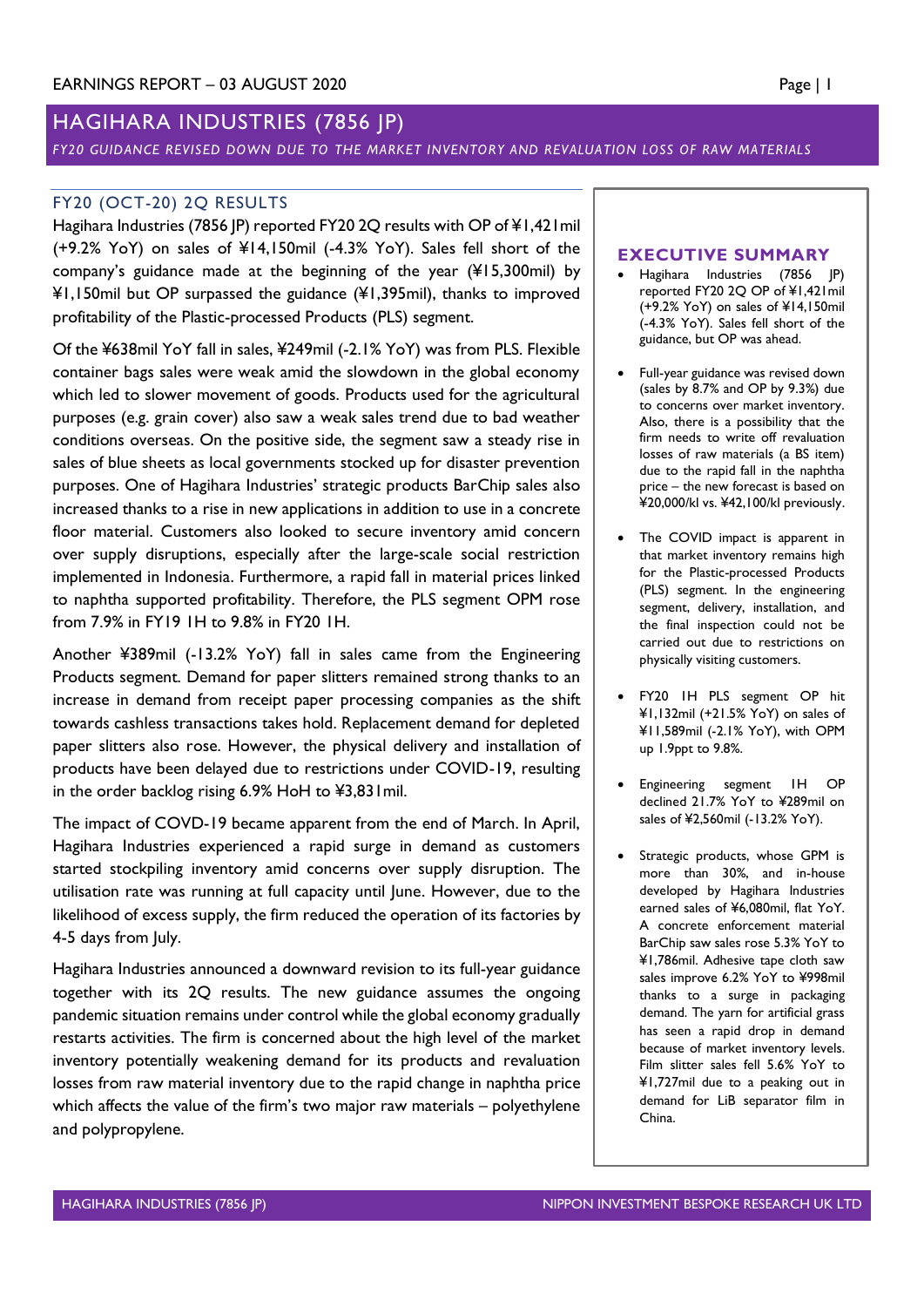## EARNINGS REPORT – 03 AUGUST 2020 Page | 2

| <b>Earnings Guidance (Cumulative)</b> |                                                |        |            |                |               |                               |                      |                       |                      |                    |               |  |  |
|---------------------------------------|------------------------------------------------|--------|------------|----------------|---------------|-------------------------------|----------------------|-----------------------|----------------------|--------------------|---------------|--|--|
|                                       |                                                | FY20CE |            |                |               |                               |                      |                       |                      |                    |               |  |  |
| $(4$ mil)                             |                                                | TH.    | YoY<br>(%) | 2HCE<br>(prev) | 2HCE<br>(new) | <b>Chg</b><br>in CE<br>$(\%)$ | <b>HoH</b><br>$(\%)$ | <b>FYCE</b><br>(prev) | <b>FYCE</b><br>(New) | Chg in<br>$CE$ (%) | YoY<br>$(\%)$ |  |  |
| Consolidated                          | <b>Sales</b>                                   | 14,150 | $-4.3$     | 15,700         | 14, 149       | -9.9                          | 0.0                  | 31,000                | 28,300               | $-8.7$             | $-4.5$        |  |  |
|                                       | OP                                             | 1,421  | 9.2        | 1,305          | 1,028         | $-21.2$                       | $-27.7$              | 2,700                 | 2,450                | $-9.3$             | $-10.1$       |  |  |
|                                       | OPM (%)                                        | 10.0   | $+1.2PP$   | 8.3            | 7.3           | $-1.0PP$                      | $-2.7PP$             | 8.7                   | 8.7                  | 0.0 <sub>PP</sub>  | $-0.5PP$      |  |  |
|                                       | <b>RP</b>                                      | 1,656  | 3 I . I    | 1,305          | 1,073         | $-17.8$                       | $-35.2$              | 3,000                 | 2,730                | $-9.0$             | $-4.2$        |  |  |
|                                       | <b>RPM (%)</b>                                 | 11.7   | $+3.2PP$   | 8.3            | 7.6           | $-0.7PP$                      | $-4$ . Ipp           | 9.7                   | 9.7                  | 0.0 <sub>PP</sub>  | $+0.1$ pp     |  |  |
|                                       | NP for parent's shareholders                   | 1,139  | 31.3       | 900            | 700           | $-22.2$                       | $-38.5$              | 2,090                 | 1,840                | $-12.0$            | $-8.7$        |  |  |
| Parent                                | <b>Sales</b>                                   | 10,730 | $-5.3$     | 11,990         | 10,850        | $-9.5$                        | 1.1                  | 23,350                | 21,580               | $-7.6$             | $-5.3$        |  |  |
|                                       | OP                                             | 1,227  | 13.7       | 1,145          | 833           | $-27.2$                       | $-32.1$              | 2,285                 | 2,060                | $-9.8$             | $-12.2$       |  |  |
|                                       | <b>OPM (%)</b>                                 | 11.4   | $+1.9pp$   | 9.6            | 7.7           | $-1.9PP$                      | $-3.7PP$             | 9.8                   | 9.5                  | $-0.3PP$           | $-0.8PP$      |  |  |
|                                       | <b>RP</b>                                      | 1,472  | 30.6       | 1,145          | 958           | $-16.3$                       | $-34.9$              | 2,585                 | 2,430                | $-6.0$             | $-8.9$        |  |  |
|                                       | <b>RPM (%)</b>                                 | 13.7   | $+3.8pp$   | 9.6            | 8.8           | $-0.8PP$                      | $-4.9PP$             | 11.1                  | 11.3                 | $+0.2$ pp          | $-0.4$ pp     |  |  |
|                                       | NP                                             | 1,073  | 33.5       | 770            | 647           | $-16.0$                       | $-39.7$              | 1,795                 | 1,720                | $-4.2$             | $-13.2$       |  |  |
|                                       | Source: Hagihara Industries' results materials |        |            |                |               |                               |                      |                       |                      |                    |               |  |  |



*Source: Hagihara Industries FY20 2Q earnings presentation*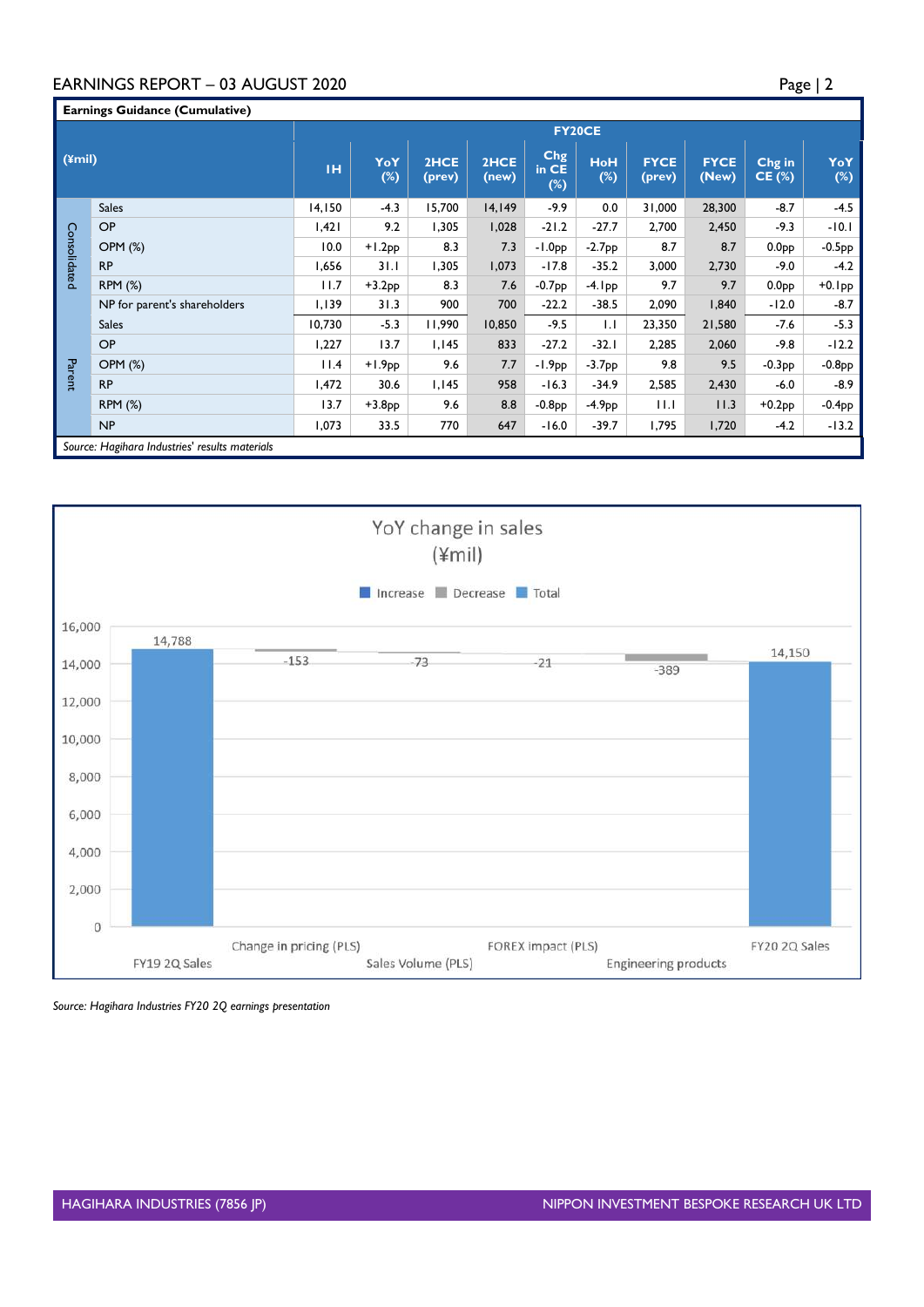

*Source: Hagihara Industries FY20 2Q earnings presentation*

#### SEGMENT

#### *Plastic-processed Products (PLS) segment*

The Plastic Processed Products (PLS) segment earned FY20 1H OP of ¥1,132mil (+21.5% YoY) on sales of ¥11,589mil (-2.1% YoY). The surge in the segment OP was due to an improved gross profit margin (GPM) thanks to a drop in raw material prices, which rose from 27.2% in FY19 2Q to 29.2% in FY20 2Q. In CY20 1Q, the domestic naphtha price was ¥44,800/kl (+8.7% QoQ). A ¥1,000/kl change in the naphtha price gives ca. ¥60mil impact to OP on the annualised basis. At the same time, raw material inventory on BS will be revalued by ¥8mil. In CY20 Q2, however, due to COVID-19, the naphtha price fell sharply – to below ¥20,000/kl. Demand for petrochemical products in Asia remains weak, hence the recovery in naphtha price appears slow. Segment OP went up by ¥200mil, of which ¥161mil was due to the improved GPM of sheet products used in the construction sector.

For Hagihara Industries, a drop in raw material price is positive in the short-term. However, the raw material value is reviewed on a monthly moving average basis and every revaluation of the BS inventory asset will be reflected in the COGS part of PL. As naphtha prices fell, the inventory revaluation loss hits the GPM, albeit with a time lag. There is also a negative impact on its P&L from inventory revaluation. Such a revaluation loss will likely appear in COGS from 3Q. This is one of the major reasons the firm revised down its full-year guidance. The new guidance is based on a naphtha price of ¥20,000/kl, revised down from ¥42,100/kl. The firm assumes revaluation losses of ¥100mil for the next two quarters.

Within the PLS segment, the core Industrial Materials sub-segment – which includes one of the firm's strategic products, BarChip – saw a 1.0% YoY rise in sales to ¥5,148mil in FY20 1H. Construction is globally categorised as essential work under the COVID restrictions, therefore, there has been demand for construction materials such as BarChip. FY20 1H BarChip sales rose 5.4% YoY to ¥1,786mil. On the other hand, flexible container bags are also included in the Industrial Materials sub-segment, but sales of this product remained weak due to slower movement of goods globally.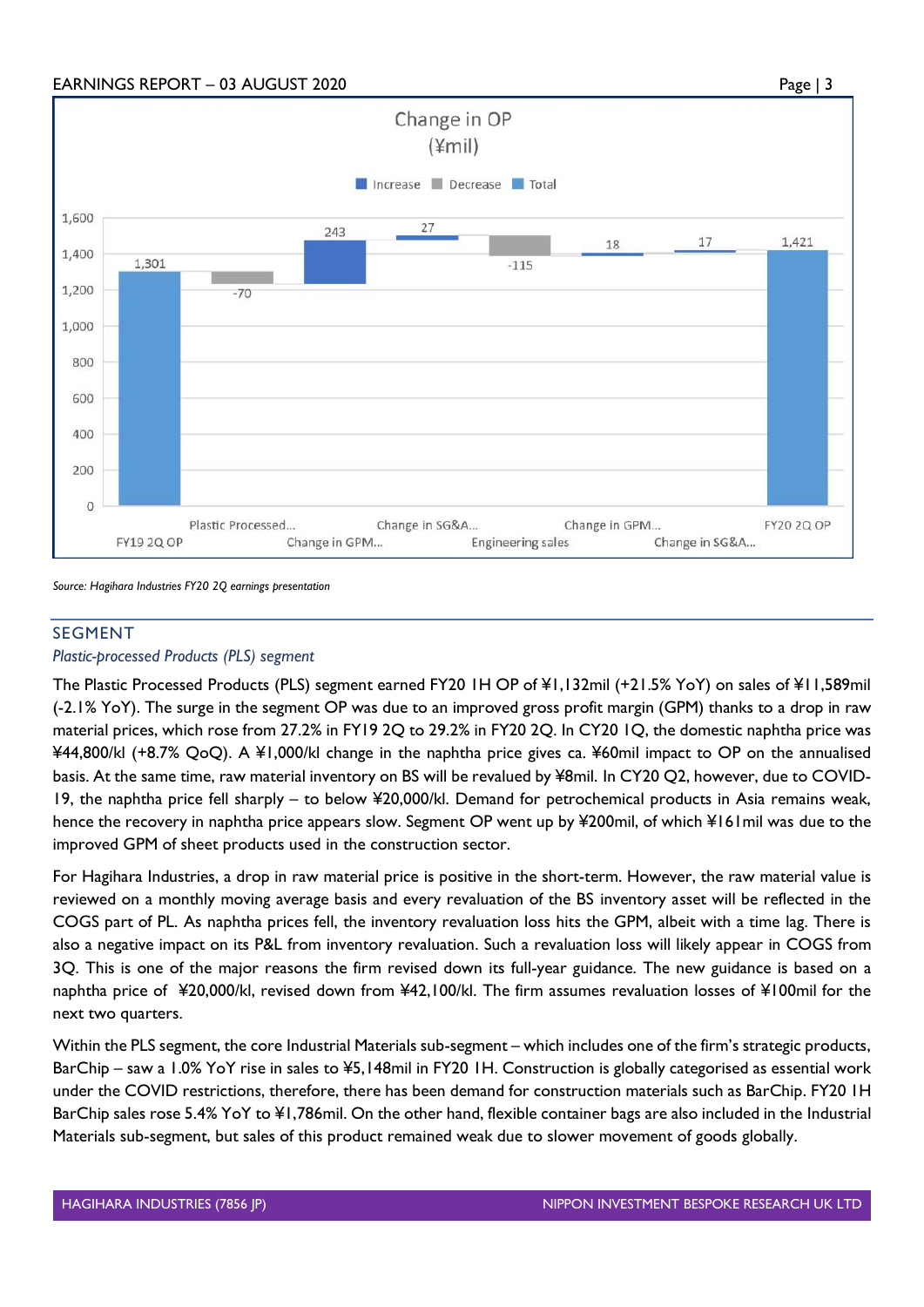#### EARNINGS REPORT – 03 AUGUST 2020 Page | 4

The Sheet and Construction Materials sub-segment saw sales fall 4.2% YoY to ¥2,917mil. Whilst demand from the construction sector remained solid, demand associated with agriculture, such as grain cover in the US, dragged down sales. The Living Materials sub-segment reported sales of ¥2,970mil (-5.4% YoY). This sub-segment includes two of Hagihara Industries' strategic products: 1) yarn for artificial grass and 2) adhesive tape cloth. Adhesive tape cloths continued to grow in 1H, with sales reaching ¥998mil (+6.2% YoY) thanks to a rise in packaging demand. However, orders for yarn for artificial grass, which was in the spotlight when used in a stadium that hosted the 2019 Rugby World Cup, have completely stopped due to the increase in market inventory. Sales of the yarn is included in the Other High Functionality Products sub-segment, which saw sales dip 3.7% YoY to ¥1,568mil.

## *Engineering Products*

The Engineering segment earned OP of ¥289mil (-21.7% YoY) on sales of ¥2,560mil (-13.2% YoY). Film slitter sales for lithium-ion battery separators in China had run its course. FY20 1H film slitter sales fell 5.7% YoY to ¥1,727mil. The segment was affected by COVID restrictions on delivery and physical installation, as well as the final inspection of the machinery not being able to be completed. Delivery of some engineering products, in total of ¥147mil, was pushed back to later this year. As of Apr 2020, the order backlog was ¥3,831mil (+6.9% HoH), equivalent of ca. 9-month of sales.

| <b>Segment Sales and OP</b>                                                         |        |             |        |        |          |               |                |           |                |  |
|-------------------------------------------------------------------------------------|--------|-------------|--------|--------|----------|---------------|----------------|-----------|----------------|--|
|                                                                                     | FY17   | <b>FY18</b> | FY19   |        |          | <b>FY20CE</b> |                |           |                |  |
| (¥mil / Oct year-end)                                                               | A      | A           | IН     | A      | YoY (%)  | <b>IH</b>     | <b>YoY</b> (%) | <b>CE</b> | <b>YoY</b> (%) |  |
| Plastic processed Products Segment                                                  | 17,746 | 20,854      | 11,838 | 23,674 | 13.5     | I I,589       | $-2.1$         | 22,800    | $-3.7$         |  |
| Sheet and construction materials                                                    | 5,594  | 6,180       | 3,044  | 6,281  | 1.6      | 2,917         | $-4.2$         | 5,304     | $-15.6$        |  |
| Industrial materials                                                                | 7,951  | 9,398       | 5,095  | 10,038 | 6.8      | 5,148         | 1.0            | 10,594    | 5.5            |  |
| Living materials                                                                    | 3,401  | 4,288       | 3,139  | 6,164  | 43.8     | 2,970         | $-5.4$         | 6,130     | $-0.6$         |  |
| Other plastics                                                                      | 798    | 986         | 559    | 1,189  | 20.6     | 552           | $-1.1$         | 771       | $-35.2$        |  |
| Segment OP                                                                          | 2,139  | 1,917       | 932    | 1,934  | 0.9      | 1,132         | 21.5           | 1,820     | $-5.9$         |  |
| Segment OPM (%)                                                                     | 12.1   | 9.2         | 7.9    | 8.2    | $-1.0PP$ | 9.8           | $+1.9PP$       | 8.0       | $-0.2PP$       |  |
| <b>Engineering Products Segment</b>                                                 | 5,492  | 5,602       | 2,949  | 5,973  | 6.6      | 2,560         | $-13.2$        | 5,500     | $-7.4$         |  |
| Segment OP                                                                          | 581    | 768         | 369    | 788    | 2.6      | 289           | $-21.7$        | 630       | $-20.2$        |  |
| Segment OPM (%)                                                                     | 10.6   | 13.7        | 12.5   | 13.2   | $-0.3PP$ | 11.3          | $-1.9PP$       | 11.5      | $-1.7PP$       |  |
| <b>Total Sales</b>                                                                  | 23,238 | 26,457      | 14,788 | 29,647 | 12.1     | 14,150        | $-4.3$         | 28,300    | $-4.5$         |  |
| <b>Total OP</b>                                                                     | 2,721  | 2,685       | 1,301  | 2,723  | 1.4      | 1,421         | 9.2            | 2,450     | $-10.0$        |  |
| OPM (%)                                                                             | 11.7   | 10.1        | 8.8    | 9.2    | -1.0ppt  | 10.0          | $+0.8PP$       | 8.7       | $-0.5PP$       |  |
| Source: Nippon-IBR based on Hagihara Industries' FY20 2Q earnings results materials |        |             |        |        |          |               |                |           |                |  |

| Sales trend of strategic products                            |       |             |        |  |  |  |  |  |
|--------------------------------------------------------------|-------|-------------|--------|--|--|--|--|--|
| (¥mil / Oct year-end)                                        |       | <b>FY20</b> | YoY    |  |  |  |  |  |
|                                                              | тн    | тн          | (%)    |  |  |  |  |  |
| <b>BarChip</b>                                               | 1,695 | 1.786       | 5.4    |  |  |  |  |  |
| Adhesive tape cloth                                          | 939   | 998         | 6.3    |  |  |  |  |  |
| Other high functional products (incl. artificial grass yarn) | 1,628 | 1,568       | $-3.7$ |  |  |  |  |  |
| Film slitter                                                 | 1,831 | 1,727       | $-5.7$ |  |  |  |  |  |
| Source: Hagihara Industries' FY20 2Q earnings presentation   |       |             |        |  |  |  |  |  |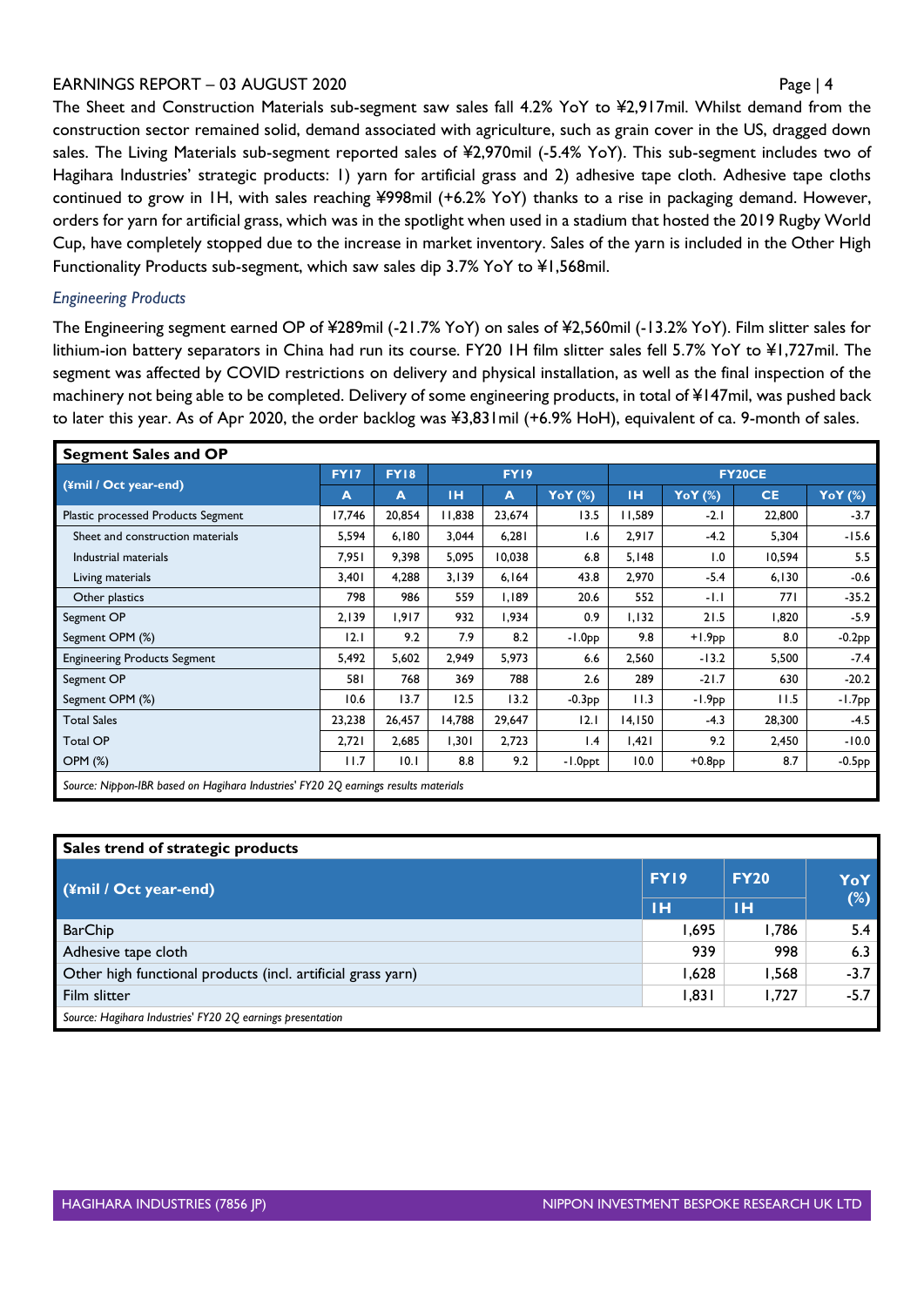## FY20 2H OUTLOOK

Hagihara Industries revised down the full-year guidance with the 2Q results due to concerns over excess inventory and possible revaluation losses on raw material inventory on the BS due to rapid fall in naphtha price. It is now guiding for consolidated OP of ¥2,450mil (-10.1% YoY) on sales of ¥28,300mil (-4.5% YoY), revised down by 9.3% and 8.7%, respectively.

Reasons for the downward revision is as follows:

1. Rapid fall in naphtha price:

Hagihara Industries has raw material inventory of ca. ¥1,024mil on the BS as in 1H. For 2H, the firm changed its naphtha price assumption from ¥42,100.kl to ca. ¥20,000/kl, which leads to ca. 3.7pp drop in the 2H segment OPM to 6.1%. The revaluation loss estimated based on the aforementioned naphtha price assumption is ca. ¥100mil. Not all the raw material inventory is applicable to the revaluation.

2. COVID-19 impact to earnings

The negative effect of the pandemic has been more apparent in shipment and marketing activities. The firm is concerned about pre-empted demand in the PLS segment as market inventory has already been hefty. Hagihara Industries estimates a hit of ¥1,140mil from the drop in PLS segment sales volume in 2H amid the drop in demand as economic activity slowed due to COVID-19. Examples of products that will likely see a drop in sales volume are laminated cloth in the construction sector, flexible container bags in the automobile industry and carpet base layers due to cancellation of events.

The firm also expects around a ¥400mil negative impact in sales from a drop in the selling price as follows:

- ¥150mil will likely come from the change in price in the artificial grass yarn products given the lower naphtha price.
- Also due to the change in naphtha price, a ¥50mil hit to industrial materials yarn sales is expected
- ¥200mil from non-naphtha related factors such as FOREX revaluation loss

Some 50% of the segment sales is based on the naphtha slide pricing (i.e. the selling price change along with change in the naphtha price without changing the spread), therefore, not all profit is affected by change in the naphtha price.

FY20 annual dividend estimate is ¥36.00/share, up ¥2/share YoY. Estimated pay-out ratio is 28.3% vs. the firm's pay-out target of 20%.